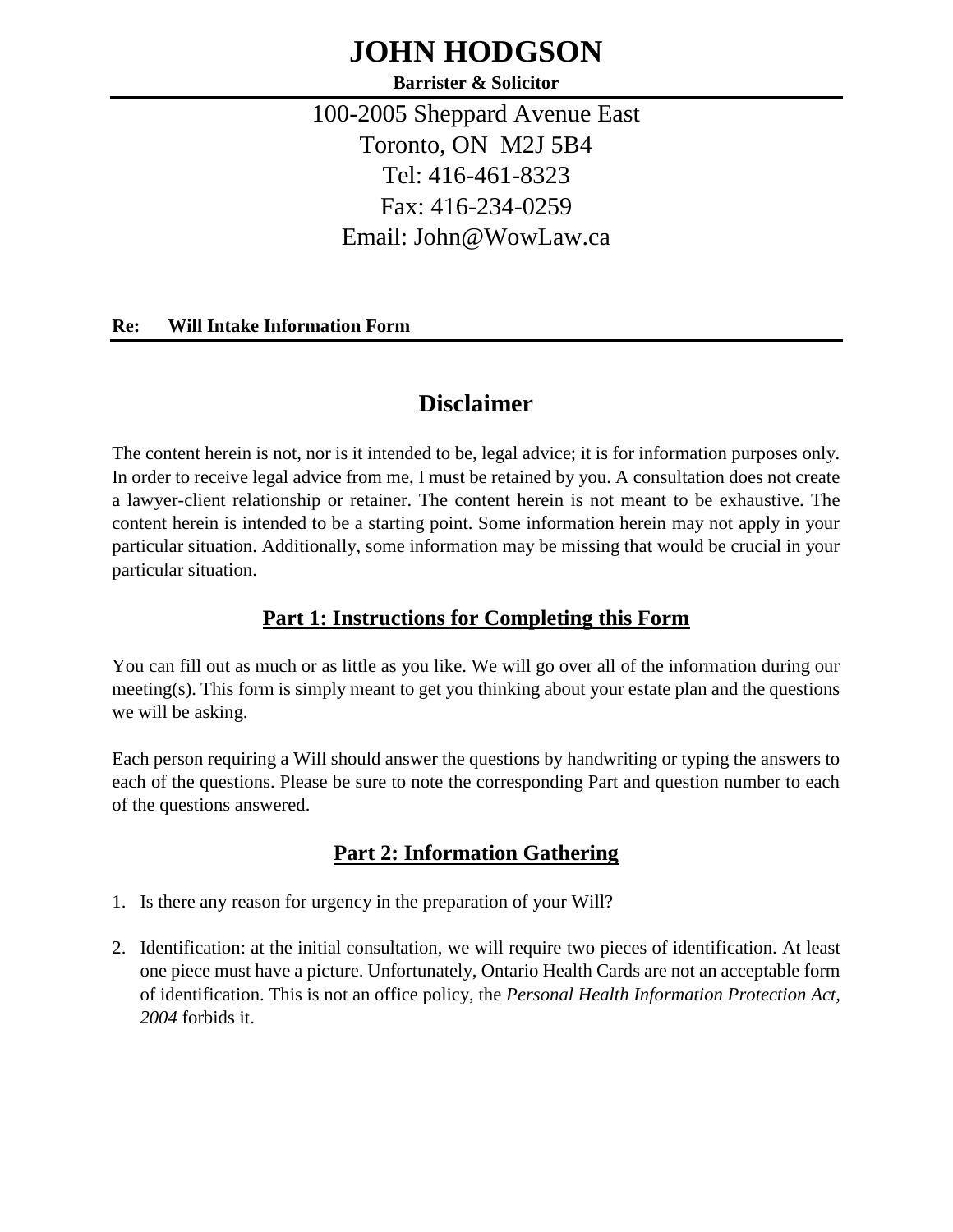#### 3. Marital Status:

- Single,
- Common Law,
- Engaged,
- Married,
- Separated,
- Divorced, or
- Widowed.

Is there any Cohabitation Agreement, Marriage Contract, Separation Agreement or Court Order? If yes, please provide copies.

- 4. Do you have an existing Will? If yes, please provide copies.
- 5. Do you have an existing Power of Attorney for Property? If yes, please provide copies.
- 6. Do you have an existing Power of Attorney for Personal Care? If yes, please provide copies.
- 7. Have you ever had a capacity-related diagnosis?
- 8. Do you have any Children and/or Grandchildren? If yes, I will require the following information for each child or grandchild:
	- Name,
	- Date of Birth,
	- Address,
	- Marital Status,
	- Parents.
- 9. Do you have any dependants that or not your children?

10. Assets:

- Bank Accounts,
- GICs,
- Stocks,
- Bonds,
- Debentures
- Mutual Funds,
- Investment Accounts,
- RRSPs,
- RRIFs.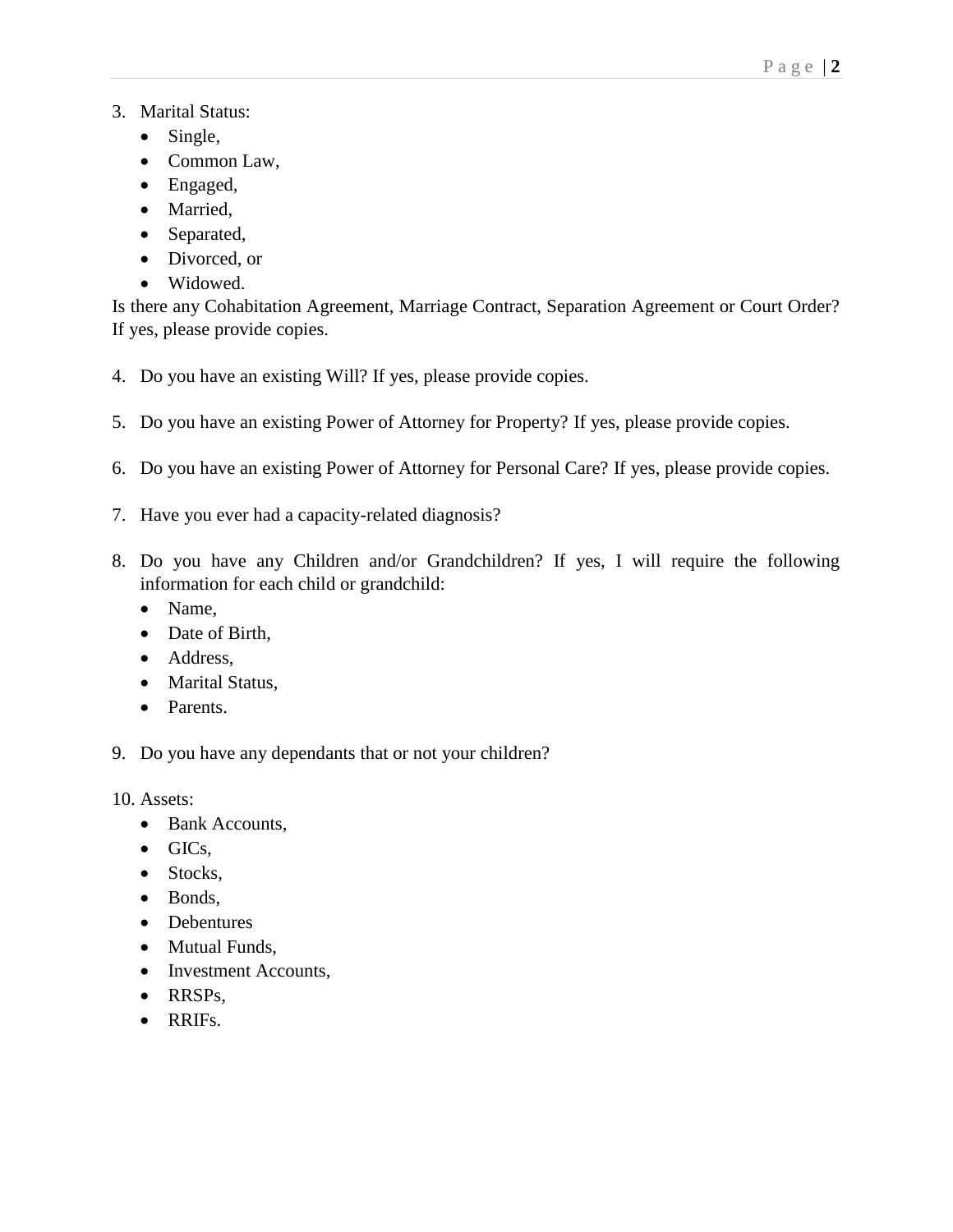#### 11. Personal Property:

- Vehicles,
- Boats,
- Jewellery,
- Artworks,
- Valuable Collectables.

| 12. Real Property: |
|--------------------|
| Address,           |
| Registered Owners, |
| Mortgage,          |
| Date acquired.     |

| 13. Business Interests: |                                                     |
|-------------------------|-----------------------------------------------------|
| Name,                   |                                                     |
| Address,                |                                                     |
|                         | <b>Ownership Structure</b>                          |
|                         | Sole Proprietor,                                    |
|                         | Partnership, or                                     |
|                         | Corporation. (Is there are a shareholder agreement) |
|                         |                                                     |

#### 14. Liabilities

• Creditor Information

# **Part 3: Executors/Trustees**

Who do you want to appoint to be the executor/trustee of your estate? If you want to appoint more than one Executor/Trustee, do you want the executors/trustees to work together (Jointly) or independently (Jointly and Severally)?

It is good planning to appoint an alternate executor/trustee in the event the first named executor(s)/trustee(s) become unwilling or unable to carry out the duties of administering your estate. We strongly recommend having alternate executor(s)/trustee(s)

We will require the following information for each named executor/trustee:

- Name.
- Address, and
- Relationship to you.